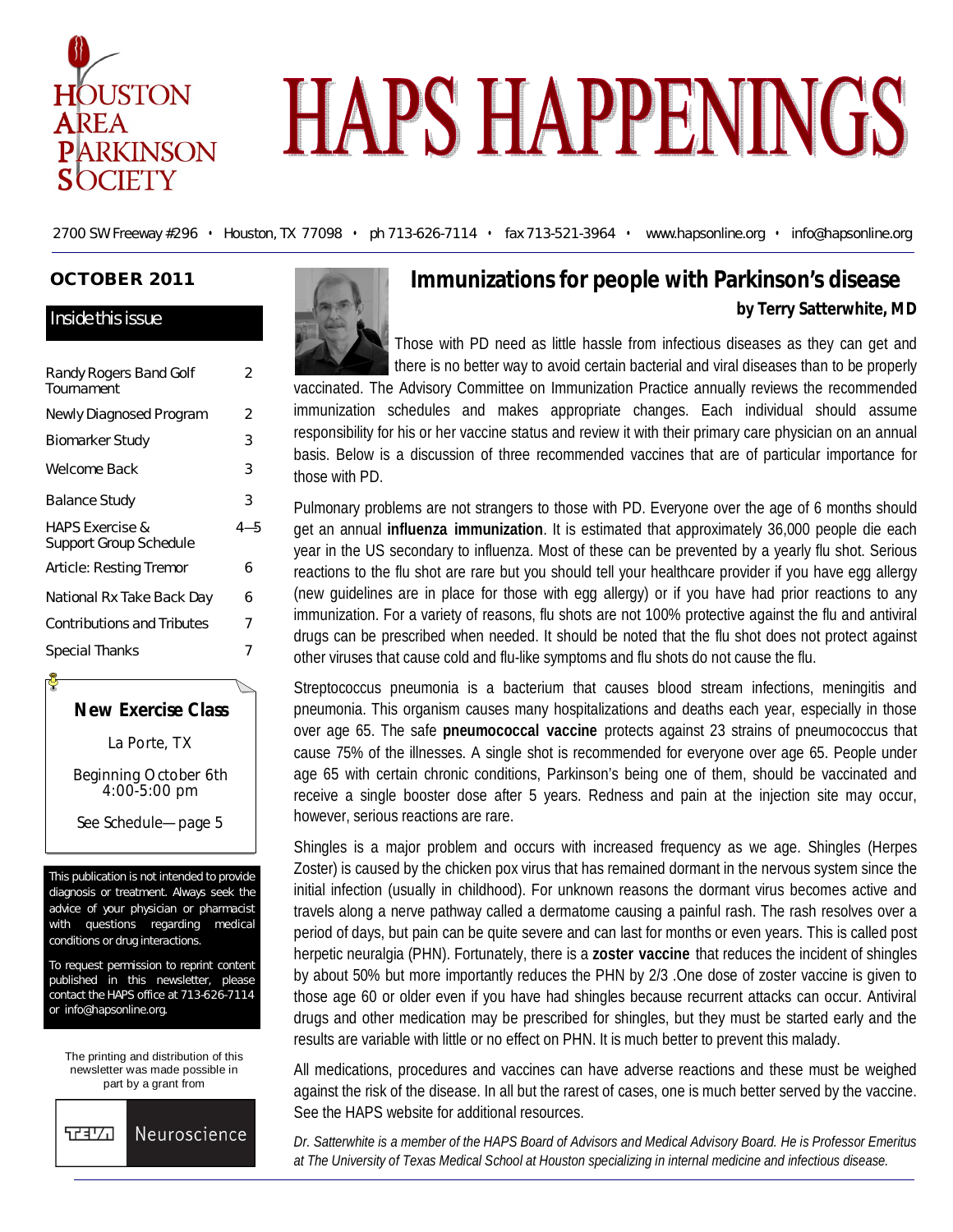

**What:** Randy Roger Band's 3rd Annual "For the Sake of the Shot" Charity Golf Tournament (three man scramble) and post tournament acoustic concert by Randy Rogers and Friends

**When:** Monday, November 14, 2011

**Where:** Gleannloch Pines Golf Club—19393 Champion Forest Drive, Spring, TX 77379



When the Randy Rogers Band's last project debuted as the mostdownloaded country album on iTunes, plenty of the industry "insiders" on Music Row were left scratching their heads: Who are these guys?

The Texas-born-and-bred crew, who earned their road-warrior reputation in bars and dives across the American West, still spends more than 200 days on the road a year, breaking attendance records at venues on each tour. But they aren't just hitting red dirt dens anymore; they're opening for the likes of Willie Nelson, The Eagles and

George Strait and landing spots on *The Tonight Show with Jay Leno* and *Late Show With David Letterman*. Their two previous albums debuted at No. 1 on the iTunes Country Chart and in the Top 5 on the *Billboard* Top Country Albums Chart and they earned two ACM Vocal Group of the Year nominations

Houston Area Parkinson Society (HAPS) is an organization near and dear to the members of the Randy Rogers Band. Guitar player Geoffrey Hill's father, George, was diagnosed with Parkinson's in his 40's and found HAPS not long after. The Randy Rogers Band wants to give back to HAPS for all that is being done in the community for George and others living with Parkinson's disease.

Join us for a day of great golf, great fun and great music! There are sponsorship opportunities for teams as well as individual tournament tickets, spectator tickets and concert tickets available for purchase.

For more information go to www.hapsonline.org or call 713-626-7114.

# **NEWLY DIAGNOSED EDUCATION PROGRAM**

For those who have been diagnosed with Parkinson's disease within the last three years.

**Saturday, October 22nd 8:30 am —1 2:30 pm Presented by Dr. Greg McLauchlin**

Registration required. Contact the HAPS office for more information at 713-626-7114 or crist@hapsonline.org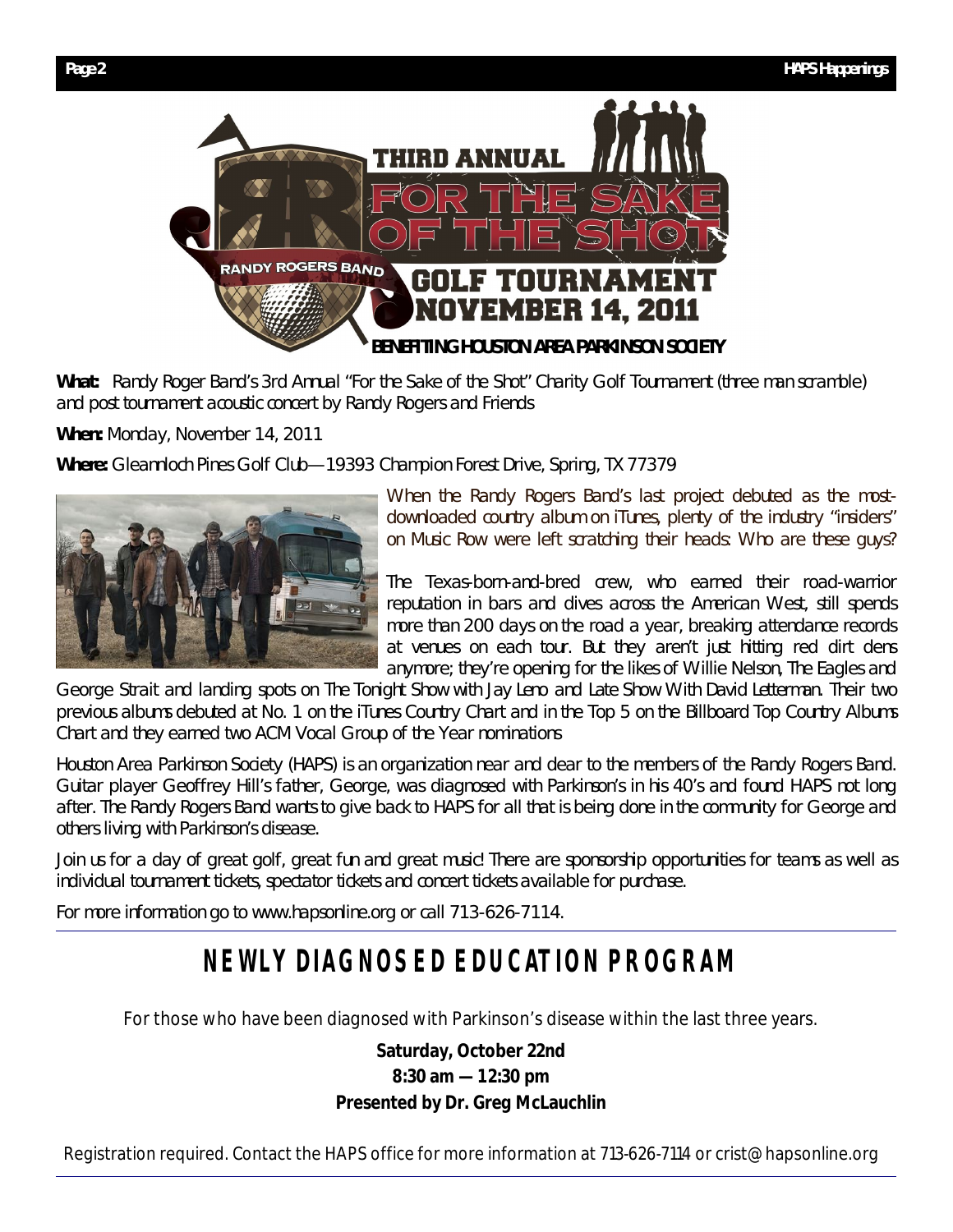# **Biomarker study for early diagnosis of Parkinson's disease**

# **A Natural History Analysis of Rapid Eye Movement Sleep Behavior Disorder as Prognostic for Parkinson's disease**

The study follows 4 groups over 5 years– enrolling people with an idiopathic Parkinson's disease diagnosis, atypical parkinsonian syndromes (PS) diagnoses, diagnosed REM Sleep Behavior Disorder (RBD) and healthy volunteers/ controls, without any neurodegenerative symptoms or RBD, who match the gender and age of the of the RBD and PS participants.

The goal of the study is to determine whether a combination of certain behavioral and physical observations could be used to identify very early parkinsonian syndromes (PS), especially idiopathic Parkinson's disease (iPD). The hope is to find clues for earlier disease detection and causality. Drug companies are working hard to discover neuroprotective drugs that can slow the progression of PD. If this study data produces a way to identify a person as very likely to develop Parkinson's disease, these neuroprotective therapies will be applied in a clinical trial.

Study participants should expect a neurological and physical exam in a clinical research unit on the first visit evaluating for REM behavior sleep disorder (RBD), loss of ability to detect odors using the UPSIT scratch and sniff booklet, cognitive changes using a computer-based test, non-motor symptoms using questionnaires, and movement changes using the Unified Parkinson's Disease Rating Scale. General health and medications are evaluated, and a functional MRI is performed. Blood and cerebral spinal fluid via a lumbar puncture (if the participant agrees) are taken for biomarker testing and are kept frozen until needed. Subsequent visits include clinical neurologic and physical exams and blood work every six months for five years. Participants from out of town come in once a year. A repeat MRI and lumbar puncture would be requested if a diagnosis change occurs.

If you are interested in participating in this study, contact Research Coordinator Vicki Ephron, RN at 713-500-707 or Vicki.j.ephron@uth.tmc.edu.



# **Welcome Back!**

HAPS is excited to have Celeste Harris, LMSW back as a part-time member of the social service department! Celeste will continue to facilitate support groups, but will also be doing case management. She is in the office on Mondays and Wednesdays 9:00 am-2:00 pm and can be contacted by phone at 713-313-5305 or harris@hapsonline.org.

# **Balance study in Parkinson's disease patients**

The UTMB Department of Otolaryngology is looking for patients with mild to moderate Parkinson's disease interested in participating in a research study involving balance. This is a novel, low risk study that seeks to investigate improving balance problems in patients with Parkinson's disease using vibration therapy or vibrotactile stimulation (VTS) and to better understand the exact mechanism of these balance issues. If you or someone you know would like to participate or would like more information, contact Dr. Susan Edionwe at soedionw@utmb.edu, Dr. Tomoko Makishima at tomakish@utmb.edu or Tina Brasher at 409-772-2702.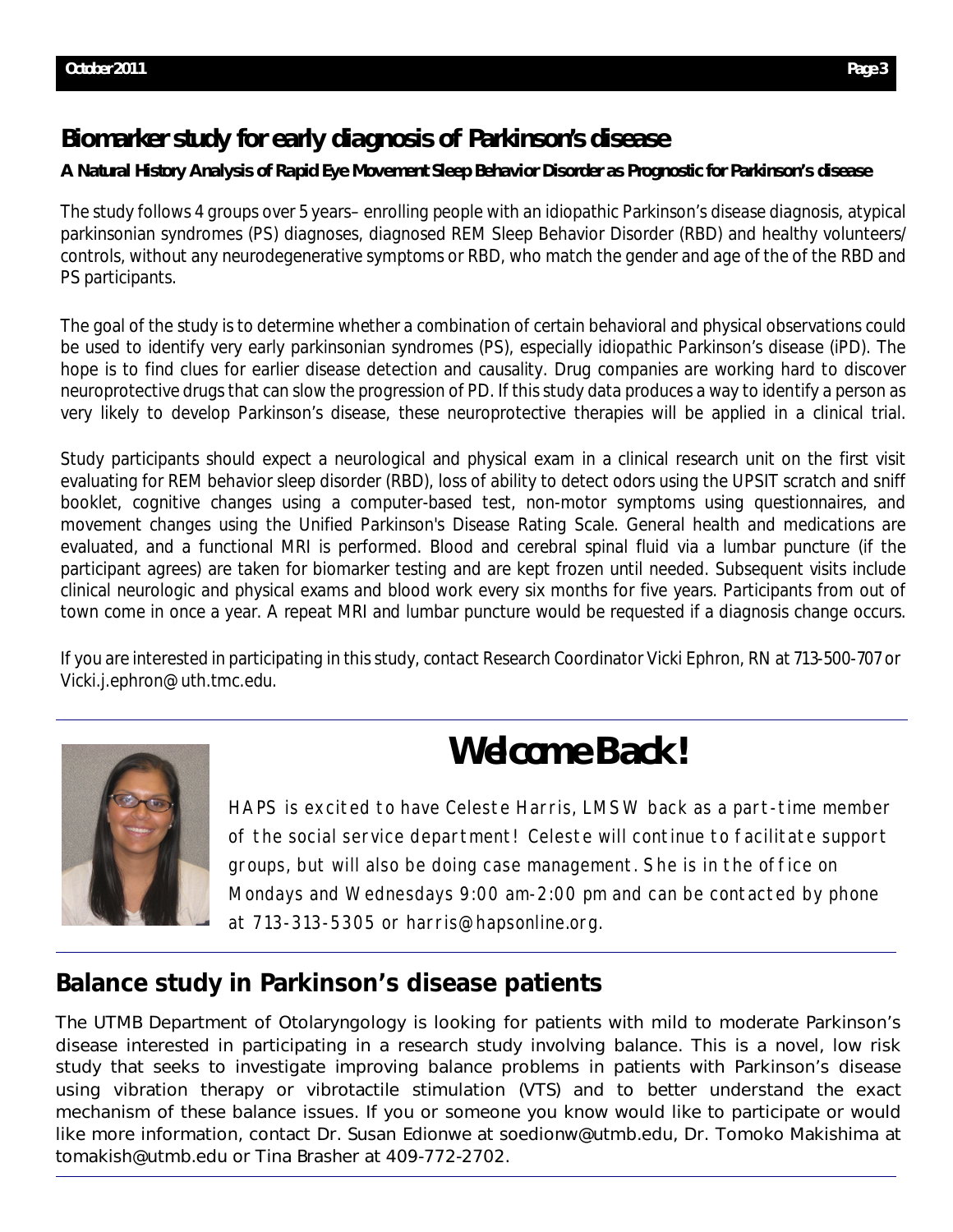## **HAPS PD EXERCISE AND SUPPORT GROUPS ALL GROUPS ARE FREE OF CHARGE—PLEASE CALL TO CONFIRM GROUP TIMES AND LOCATIONS**

| <b>CENTRAL</b>                                                                           |                                                             |                                                                                                   |                                                                       |
|------------------------------------------------------------------------------------------|-------------------------------------------------------------|---------------------------------------------------------------------------------------------------|-----------------------------------------------------------------------|
| <b>PD &amp; DEMENTIA/</b><br><b>LEWY BODY DEMENTIA</b><br><b>CAREGIVER SUPPORT GROUP</b> | 4th Monday of month<br>10:00 am-11:30 am                    | Support group for caregivers of<br>persons with Parkinson's and<br>dementia or Lewy Body Dementia | Kathleen Crist, LMSW<br>713-626-7114                                  |
| <b>WATER EXERCISE</b>                                                                    | Mondays<br>1:00-2:00 pm<br>Thursdays<br>11:00 am-12:00 noon | Metropolitan Multi-Service Center<br>1475 West Gray<br>Houston, TX 77019                          | To request participant paperwork<br>Alfonso Hernandez<br>713-520-8670 |
| <b>EXERCISE</b>                                                                          | Tuesdays<br>$3:30 - 4:30$ pm                                | <b>TIRR</b><br>2455 S. Braeswood<br>Houston, TX 77030                                             | Alfonso Hernandez<br>713-520-8670                                     |
| <b>SPEECH &amp; EXERCISE</b>                                                             | Wednesdays<br>2:30-4:00 pm                                  | Memorial Dr. Presbyterian Church<br>11612 Memorial Drive-Room 101<br>Houston, TX 77024            | Alfonso Hernandez<br>713-520-8670                                     |
| <b>YOUNG ONSET</b><br><b>SUPPORT GROUP</b>                                               | 2nd Wednesday<br>of every other month<br>7:00-9:00 pm       | For those younger than 55 with<br>Parkinson's disease                                             | Kathleen Crist, LMSW<br>713-626-7114                                  |
| TAI CHI                                                                                  | Tuesdays<br>10:30-11:30 am                                  | Metropolitan Multi-Service Center<br>1475 West Gray<br>Houston, TX 77019                          | Alfonso Hernandez<br>713-520-8670                                     |
| <b>TANGO</b>                                                                             | Wednesdays<br>1:00-2:15 pm                                  | Metropolitan Multi-Service Center<br>1475 West Gray<br>Houston, TX 77019                          | Alfonso Hernandez<br>713-520-8670                                     |
| <b>DANCE</b>                                                                             | Mondays<br>12:15-1:30 pm                                    | Houston Ballet Center for Dance<br>610 Preston<br>Houston, TX 77002                               | Kathleen Crist, LMSW<br>713-626-7114                                  |
| <b>SINGING</b>                                                                           | 2nd & 4th Mondays of month<br>$1:30 - 2:30$ pm              | <b>Houston Ballet Center for Dance</b><br>610 Preston<br>Houston, TX 77002                        | Kathleen Crist, LMSW<br>713-626-7114                                  |
| <b>EXERCISE</b>                                                                          | Thursdays<br>$9:45 - 10:45$ am                              | Metropolitan Multi-Service Center<br>1475 West Gray<br>Houston, TX 77019                          | Alfonso Hernandez<br>713-520-8670                                     |
| <b>POST DBS SUPPORT GROUP</b>                                                            | 4th Wednesday<br>of every other month<br>6:00-7:30pm        | For those who have completed Deep<br><b>Brain Stimulation Surgery</b>                             | Kathleen Crist, LMSW<br>713-626-7114                                  |
| <b>PD SUPPORT GROUP</b>                                                                  | 3rd Tuesday of month<br>10:00-11:30 am                      | American Red Cross<br>2700 SW Freeway<br>Houston, TX 77098                                        | Kathleen Crist, LMSW<br>713-626-7114                                  |
| <b>TAI CHI</b>                                                                           | Fridays<br>11:00 am-12:00 noon                              | Memorial Dr. Presbyterian Church<br>11612 Memorial Drive-Room 102<br>Houston, TX 77024            | Alfonso Hernandez<br>713-520-8670                                     |
| <b>NEWLY DIAGNOSED</b><br><b>SUPPORT GROUP</b>                                           | 3rd Monday of month<br>6:30-7:30 pm                         | For those who have been diagnosed with<br>Parkinson's within the last three years                 | Kathleen Crist, LMSW<br>713-626-7114                                  |
| <b>SOUTHWEST</b>                                                                         |                                                             |                                                                                                   |                                                                       |
| <b>EXERCISE</b>                                                                          | Mondays<br>10:00-11:00 am                                   | <b>First United Methodist Church</b><br>1220 FM 1092<br>Missouri City, TX 77459                   | Alfonso Hernandez<br>713-520-8670                                     |
| <b>EXERCISE &amp; SPEECH</b>                                                             | Tuesdays<br>2:00-3:45 pm                                    | St. Phillip's Methodist Church<br>5501 Beechnut-Room 104<br>Houston, TX 77096                     | Alfonso Hernandez<br>713-520-8670                                     |
| <b>MUSIC</b>                                                                             | Fridays<br>10:00-11:00 am                                   | Space is limited.<br>Please call to register.                                                     | Alfonso Hernandez<br>713-520-8670                                     |
| <b>EAST</b>                                                                              |                                                             |                                                                                                   |                                                                       |
| <b>WATER EXERCISE</b>                                                                    | Tuesdays<br>Thursdays<br>2:00-3:00 pm                       | Bay Area Rehabilitation Center<br>5313 Decker Drive<br>Baytown, TX 77520                          | Alfonso Hernandez<br>713-520-8670                                     |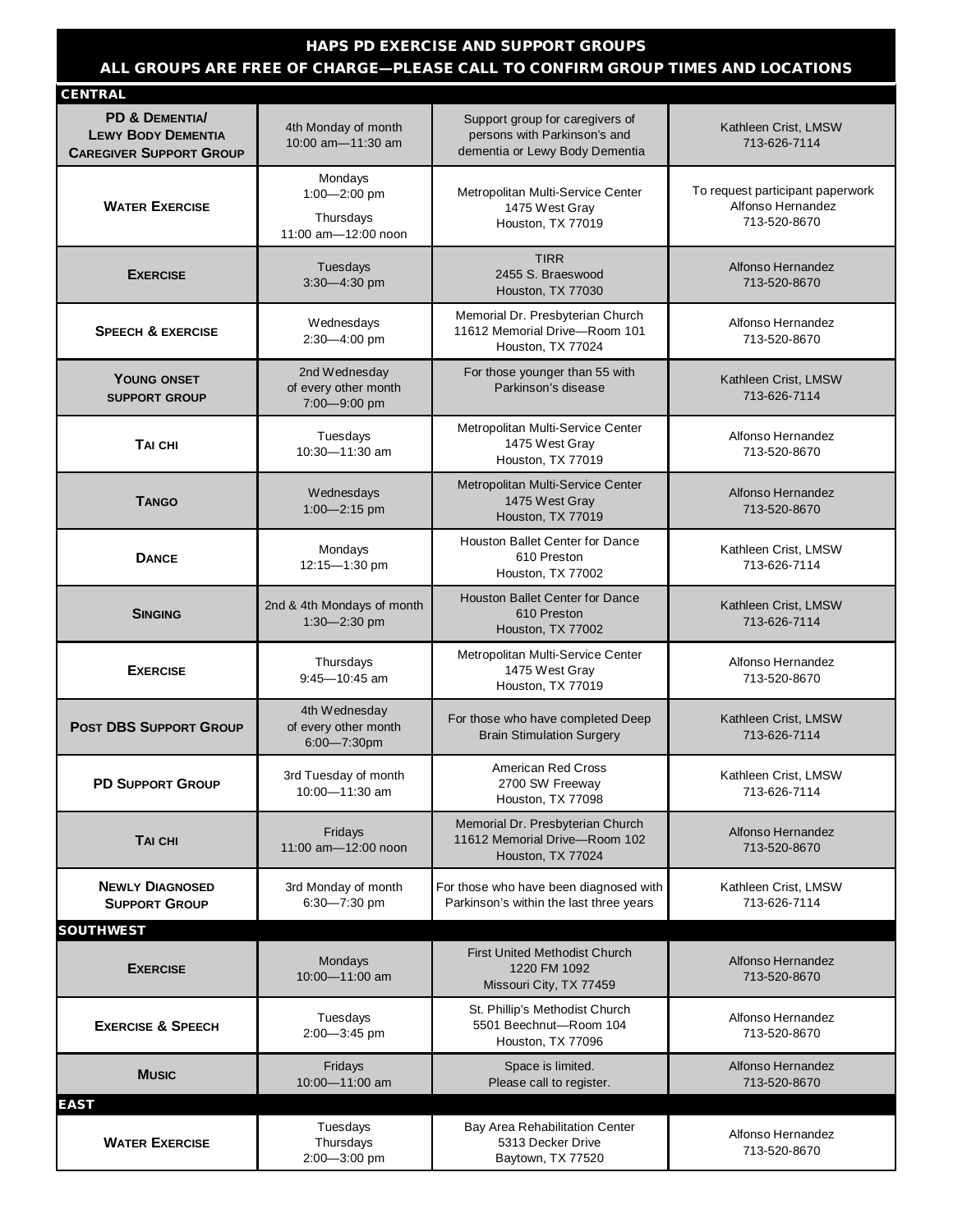| <b>SOUTHEAST</b>                             |                                                               |                                                                                                     |                                      |
|----------------------------------------------|---------------------------------------------------------------|-----------------------------------------------------------------------------------------------------|--------------------------------------|
| <b>SPEECH &amp; EXERCISE</b>                 | Tuesdays<br>1:30-3:00 pm                                      | Kindred Hospital Bay Area<br>4801 E Sam Houston Parkway South<br>Pasadena, TX 77505                 | Alfonso Hernandez<br>713-520-8670    |
| <b>NEW</b><br><b>EXERCISE</b>                | Thursdays<br>4:00-5:00 pm                                     | Parsons House<br>8727 Fairmont Parkway<br>La Porte, TX 77571                                        | Alfonso Hernandez<br>713-520-8670    |
| <b>SOUTH</b><br><b>SPEECH &amp; EXERCISE</b> | Mondays<br>3:30-5:00 pm                                       | Clear Lake Rehab Hospital<br>655 E. Medical Center Blvd.<br>Webster, TX 77598                       | Alfonso Hernandez<br>713-520-8670    |
| <b>WATER EXERCISE</b>                        | Thursdays<br>4:00-5:00 pm                                     | Clear Lake Rehab Hospital<br>655 E. Medical Center Blvd.<br>Webster, TX 77598                       | Alfonso Hernandez<br>713-520-8670    |
| <b>CAREGIVER SUPPORT GROUP</b>               | 3rd Monday of month<br>4:00-5:00 pm                           | Clear Lake Rehab Hospital<br>655 E. Medical Center Blvd.<br>Webster, TX 77598                       | Kathleen Crist, LMSW<br>713-626-7114 |
| <b>EXERCISE</b>                              | Wednesdays<br>4:00-5:00 pm                                    | St. Andrew's Episcopal Church<br>2535 E. Broadway, FM 518<br>Pearland, TX 77581                     | Alfonso Hernandez<br>713-520-8670    |
| NEW<br><b>EXERCISE</b>                       | Thursdays<br>4:00-5:00 pm                                     | Alvin Lutheran Church<br>1800 FM 1462<br>Alvin, TX 77512                                            | Alfonso Hernandez<br>713-520-8670    |
| WEST<br><b>SPEECH &amp; EXERCISE</b>         | Tuesdays<br>5:20-6:50 pm                                      | 1st United Methodist Church of Katy<br>5601 5th Street Room 111<br>Katy, TX 77493                   | Alfonso Hernandez<br>713-520-8670    |
| <b>NORTHEAST</b><br><b>EXERCISE</b>          | Wednesdays<br>12:00 noon-1:00 pm                              | HealthSouth Rehabilitation Hospital<br>19002 McKay Blvd.<br>Humble, TX 77338                        | Alfonso Hernandez<br>713-520-8670    |
| <b>PD SUPPORT GROUP</b>                      | Every other Wednesday<br>6:30-7:30 pm                         | <b>First United Methodist Church Humble</b><br>800 East Main-Room 220<br>Humble, TX 77338           | Kathleen Crist, LMSW<br>713-626-7114 |
| <b>NORTH</b><br><b>WATER EXERCISE</b>        | Mondays<br>12:30—1:30 pm                                      | Reliant Rehab Hospital N Houston<br>117 Vision Park Blvd.<br>Shenandoah, TX 77384                   | Alfonso Hernandez<br>713-520-8670    |
| <b>SPEECH</b>                                | Tuesdays<br>1:45-2:30 pm                                      | Reliant Rehab Hospital N Houston<br>117 Vision Park Blvd.<br>Shenandoah, TX 77384                   | Alfonso Hernandez<br>713-520-8670    |
| <b>EXERCISE &amp; TAI CHI</b>                | 1st, 3rd, 5th Thursdays<br>1:30-2:30 pm<br>2nd, 4th Thursdays | Woodlands United Methodist Church<br>2200 Lake Woodlands Drive<br>The Woodlands, TX 77380           | Alfonso Hernandez<br>713-520-8670    |
| <b>CAREGIVER SUPPORT GROUP</b>               | 1st Thursday of month<br>$1:30 - 2:30$ pm                     | Woodlands United Methodist Church<br>2200 Lake Woodlands Drive<br>The Woodlands, TX 77380           | Kathleen Crist, LMSW<br>713-626-7114 |
| <b>NORTHWEST</b>                             |                                                               |                                                                                                     |                                      |
| <b>TAI CHI</b>                               | Fridays<br>11:00-12:00 noon                                   | <b>Tomball United Methodist Church</b><br>1603 Baker Drive (Faith Building)<br>Tomball, TX 77375    | Alfonso Hernandez<br>713-520-8670    |
| TAI CHI                                      | Wednesdays<br>10:00-11:00 am                                  | John Wesley United Methodist Church<br>5830 Bermuda Dunes (Boy Scout Building)<br>Houston, TX 77069 | Alfonso Hernandez<br>713-520-8670    |
| <b>SPEECH</b>                                | Thursdays<br>1:00-2:00 pm                                     | TEAM Approach Speech Therapy Center<br>11240 FM 1960 W. Suite 209<br>Houston, TX 77065              | Alfonso Hernandez<br>713-520-8670    |
| <b>CROSSROADS GROUP</b>                      | 2nd Wednesday of<br>every other month<br>6:30-8:30 pm         | For individuals with PD between age<br>55 and 70.                                                   | Kathleen Crist, LMSW<br>713-626-7114 |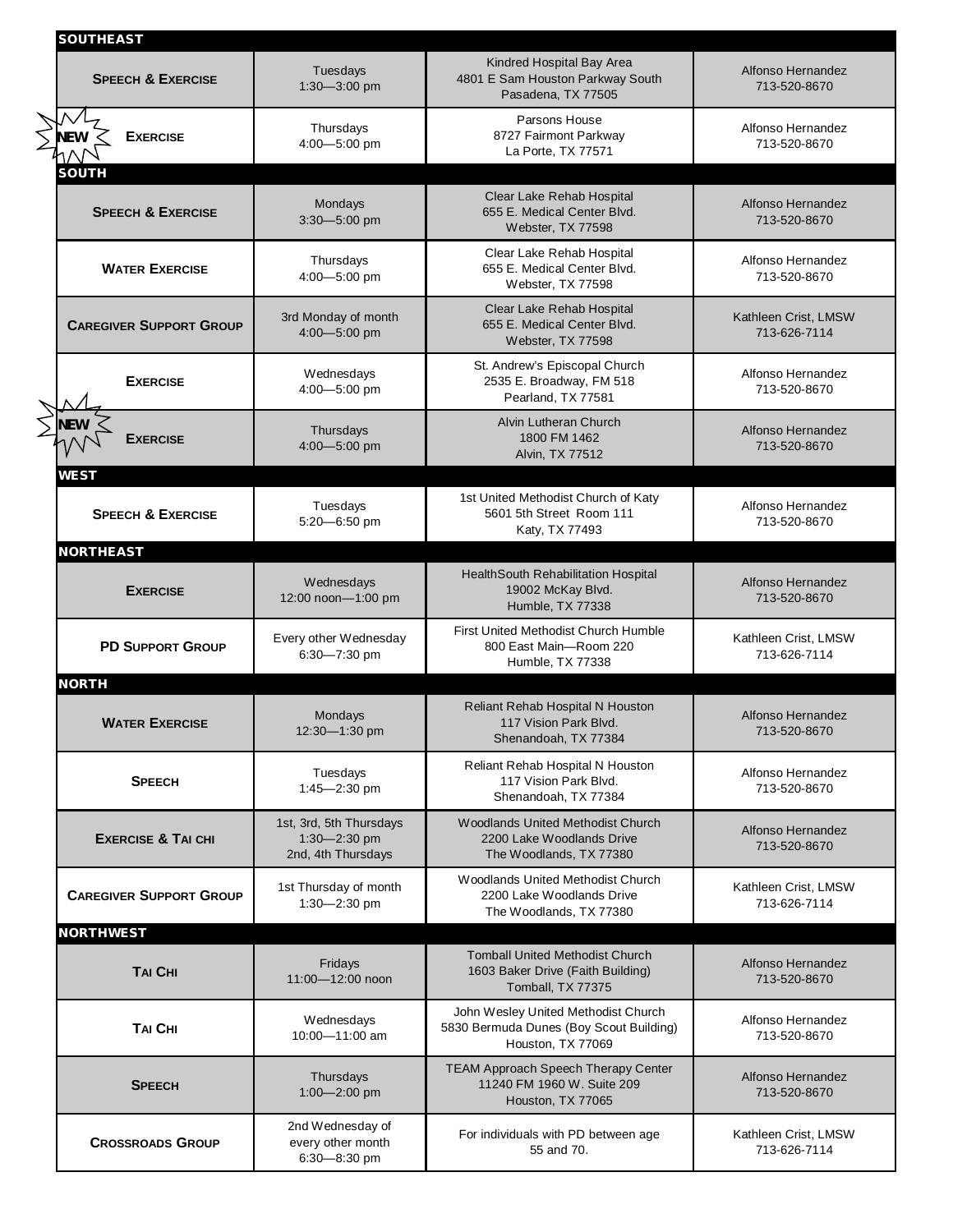# **INDIVIDUALS WITH PARKINSON'S RESTING TREMOR LESS LIKELY TO EXPERIENCE TROUBLING LEVODOPA SIDE EFFECT**

After long-term treatment with levodopa, some people with Parkinson's disease (PD) experience jerky, involuntary movements of the arms, legs, or head, a condition known as dyskinesia. While the causes of levodopa-induced dyskinesia (LID) are still unclear, a new study published in the August 2011 issue of *Archives of Neurology* has revealed that people who have a resting tremor when diagnosed with Parkinson's are less likely to experience this unpleasant side effect.

For many people with Parkinson's, the first obvious sign of their disease is a shaking of the hands when the muscles are relaxed and at rest — a so-called resting tremor. Previous research has shown that people with resting tremor often have a different course of Parkinson's than those who do not. Stefan Kipfer, M.D., of the University of Berne, in Switzerland, wondered if resting tremor could also predict a person's likelihood of developing LID. To answer this question, Dr. Kipfer and his colleagues analyzed data from 85 people with Parkinson's who were in the database of the Movement Disorders Center in Berne, Switzerland.

## **Results**

- Thirty-nine of the 85 people with Parkinson's had LID.
- People with Parkinson's with LID had a longer duration of Parkinson's, a younger age of onset, more axial motor symptoms such as abnormal posture and gait, and were less likely to have resting tremor as a first sign of disease.
- The absence of a resting tremor at diagnosis was a strong predictor of LID, independent of daily levodopa dose or duration of Parkinson's.

# **What Does it Mean?**

Parkinson is a very heterogeneous disease; one in which different people may have different presenting symptoms and different disease course. Resting tremor is perhaps the most recognizable sign of Parkinson's, yet, only about half of all people with Parkinson's exhibit this symptom at diagnosis. Studies have shown that people who experience resting tremor as an initial sign of Parkinson's have a slower disease progression and respond differently to therapies than those who do not.

Some people with PD develop LID months or years after treatment begins. Much time and energy is being devoted to finding clinical and biological tools that are able estimate disease progression in different individuals. This retrospective study is part of that effort and suggests that doctors might be able to predict a person's likelihood of developing LID on the basis of whether or not they have resting tremor as an initial manifestation of their disease. This knowledge could allow doctors to better prepare and monitor individuals with Parkinson's for the troubling side effect.

*Reference:* Kipfer, S., Stephan, M. A., Schüpbach, W. M. M., Ballinari, P., & Kaelin-Lang, A. (2011). Resting tremor in Parkinson disease: a negative predictor of levodopa-induced dyskinesia. *Archives of Neurology*, 68(8), 1037–1039. doi:10.1001/archneurol.2011.147

*This article was originally published in September 2011, by the Parkinson's Disease Foundation (PDF). It is reprinted, in its entirety, with permission from PDF. For other news, please visit www.pdf.org.* 



# **NATIONAL PRESCRIPTION DRUG TAKE BACK DAY**

The Drug Enforcement Administration (DEA) has scheduled another National Prescription Drug Take Back Day on Saturday, October 29, 2011, from 10:00 am-2:00 pm for those who want to turn in unused or expired medications for safe disposal. To find a collection site near you call 713-693-3970 or go online to www.deadiversion.usdoj.gov and click on the "got drugs" image.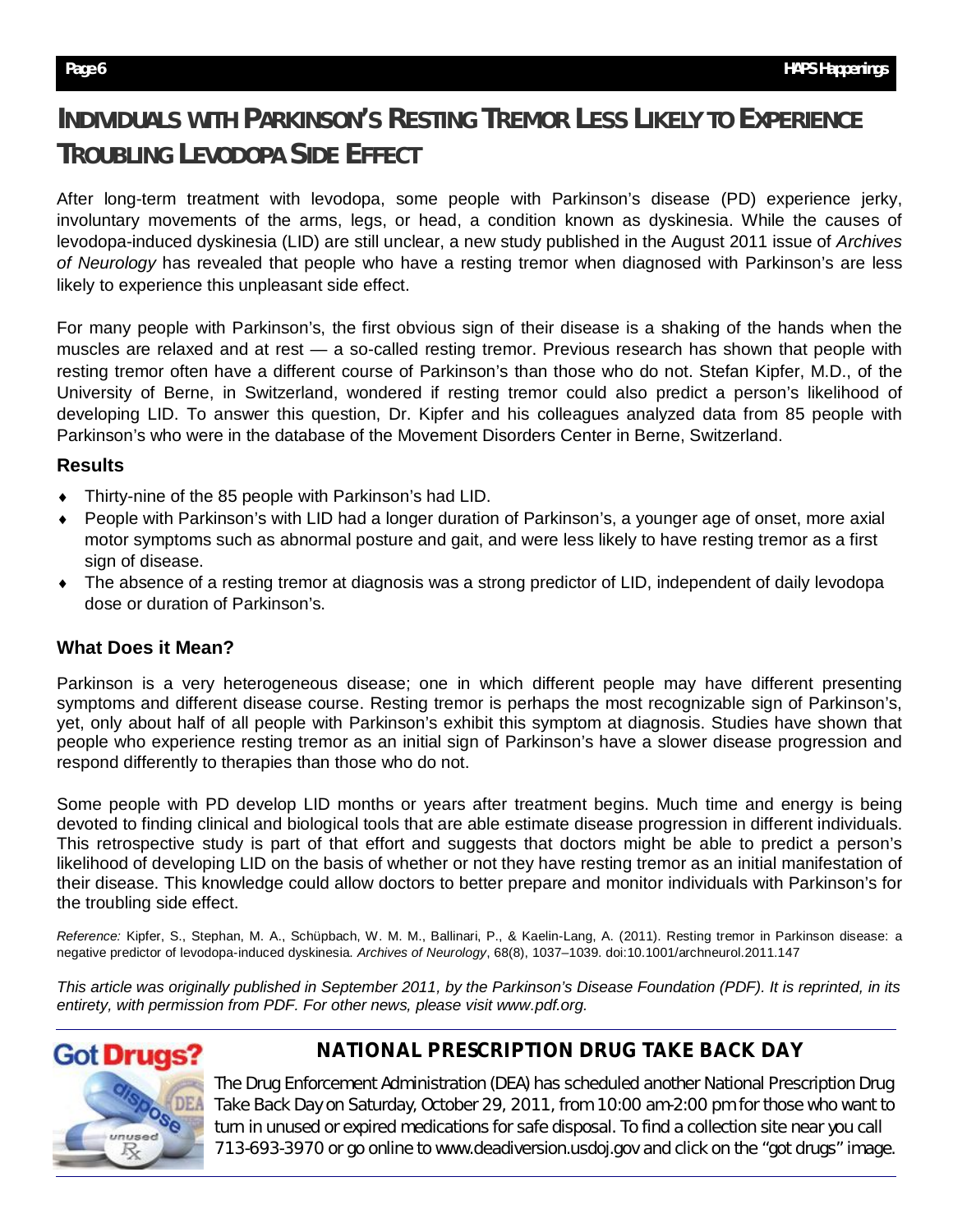# CONTRIBUTIONS

We are extremely grateful to the following individuals for their generous support of HAPS. Without the continued support of our donors, none of our programs or services would be possible.

#### **IN HONOR**

*George A. Bourgeois III* Mr. and Mrs. George A. Bourgeois, Jr.

> *Ramona Heard* Edith Diane Guerrant

*Margarito Rosales*  Maria and Nicholas Kramer *Margaret Romeo* Michael Romeo

*Nina and Joe Brown* Patricia Brown

*Dr. Joseph Jankovic, MD* Czech Center Museum Houston

*Robin Nichols* The Woodlands Parkinson Support

#### **IN MEMORY**

*William "Bill" Keepers* Barry Birdoff Michael J. and Terry W. Dupont Christopher Friedman Michael Benn Elizabeth Keepers Analaura Dunkel Terri Simmons Rich Birkhold Kerry Walsh Traci Cude Alyssa Weller Anne Stasny Jeffrey Howell Johnny Tingle Kami Bedford Andrew Zimmer Adam Harris Linda Craven Caitlin Goins Mary Thompson Jeffrey Keefer Alexis Currie-Landrum & The Currie Family Hollis Huff Lewis & Company, P.C. David and Jackie Ward & Ward Furniture Employees Sandra and Andy Belzeski & Classic Moves Brian Roche & Heritage Furniture Service

Gordon Franklin Howell Furniture Jane Burcin Mary Johnson LA Keepers Donna Edgar Jerome Oblon Mickey Norris Hooker Furniture Deborah and Leonard Shapiro David, Benny, Steve and Brad Cochrane Doris and Rucker Hurt John Foster Ivo D. Junek Star Furniture Mildred Piwonka and Barney Beran Brett Wigren Evelyn and James Rose Libby Gaas

> *Joan Tenney* Mr. and Mrs. V.L. Hengst Betty Hellmann

*Tom Boyd* Don and Bev Williamson Margaret and Michael Romeo

# **GIFTS**

Jonathan Shear Paula and Wayne Nivens Judy L. Schultz Jauniece and Jim Hazelwood Richard K. Simpson, MD Crews Sprovach

#### *Williard Porter*

Evelyn Parker Bonner S. Ball Nancy McQuilling Mr. and Mrs. A.D. Arnold, Jr. Marlene and Bob Powell Sally Holy Gayle Bowyer Weez and Mike Doherty Mary and C.B. Owen Carol and Ken Ancell Robert Beamon EMS/Black & Veatch

> *George C. Love* Marcia E. Pumpelly

*Richard M. Bermann* Fran and Abe Friedman Mr. and Mrs. Stephen A. Shain

> *Maurice Laufman* Joy and Richard Pulaski

*Lou Muniza*  Gladys Langson Veitch



# *Merci* **Grazie** Gracias ありがとう

### **Special thanks to Wartsila for its continued support!**

For the third consecutive year, Wartsila has supported HAPS as a Side Walk Squad Sponsor in the Chevron Houston Marathon. As a *Record Holder* sponsor, Wartsila is one of the top sponsors for the 2012 *Run for a Reason* program.